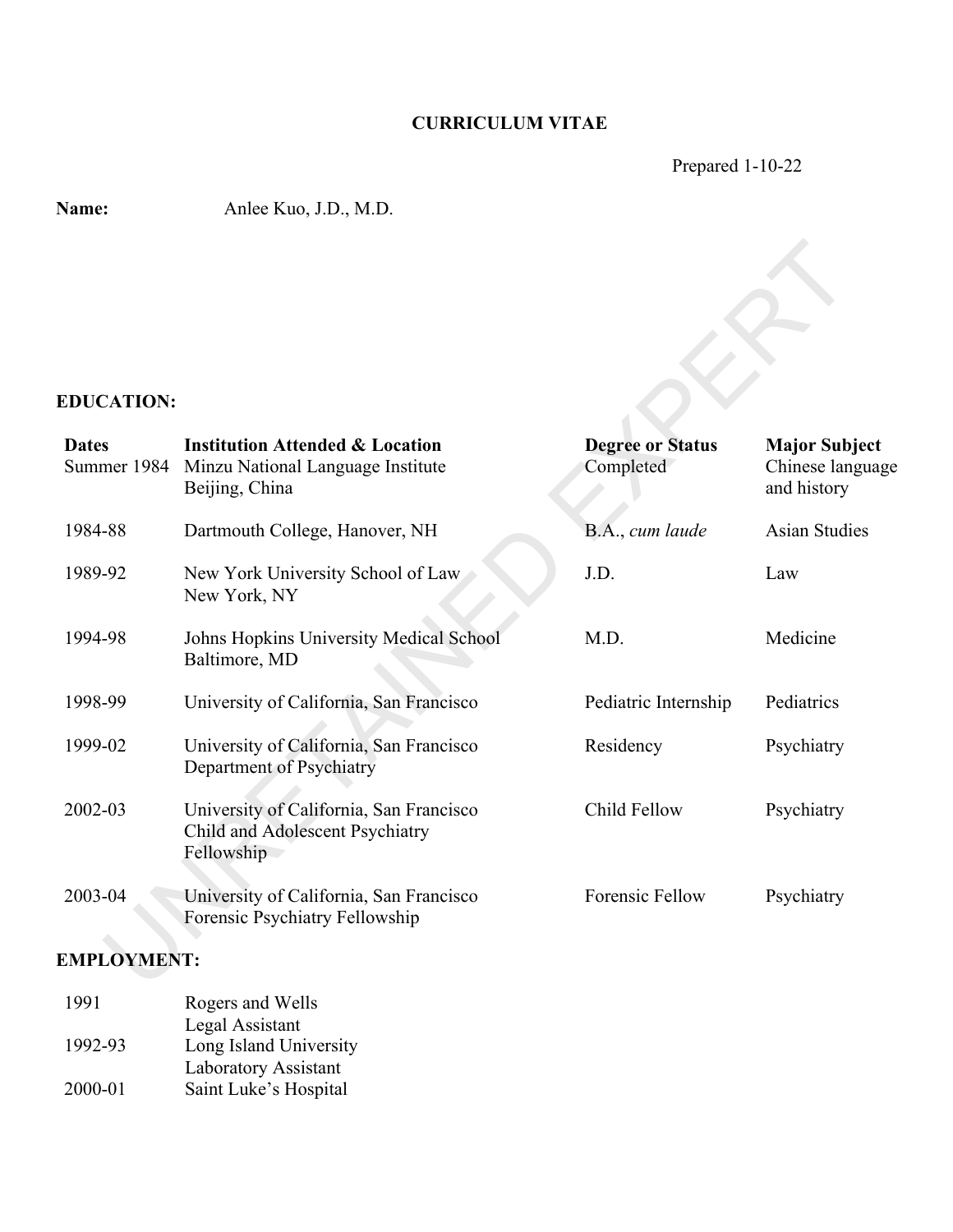|           | Part-time Psychiatrist on the Inpatient Adult Psychiatry Unit                    |
|-----------|----------------------------------------------------------------------------------|
| 2001      | San Mateo County Hospital                                                        |
|           | Part-time Psychiatrist in Psychiatric Emergency Services and the Adult Inpatient |
|           | Psychiatry Unit                                                                  |
| 2004-2006 | San Mateo County Mental Health                                                   |
|           | Staff Member, Adult, Child and Adolescent Psychiatrist                           |
| $2004 -$  | <b>Private Practice</b>                                                          |
|           | Adult, Child, Adolescent and Forensic Psychiatrist                               |

## **HONORS AND AWARDS:**

| 2004-                | Private Practice                                                                                                                                                                                                                                                                                          |
|----------------------|-----------------------------------------------------------------------------------------------------------------------------------------------------------------------------------------------------------------------------------------------------------------------------------------------------------|
|                      | Adult, Child, Adolescent and Forensic Psychiatrist                                                                                                                                                                                                                                                        |
|                      | <b>HONORS AND AWARDS:</b>                                                                                                                                                                                                                                                                                 |
| 1987                 | Cobra Senior Honor Society (one of twenty women honored by the Class Dean for<br>"outstanding contributions to the Dartmouth community")                                                                                                                                                                  |
| 1987                 | Xerox grant to study acupuncture in China                                                                                                                                                                                                                                                                 |
| 1987-88              | Rufus Choate Scholar (top 5 percent of undergraduate class at Dartmouth College)                                                                                                                                                                                                                          |
| 1990                 | Journal of International Law and Politics, Editorial Staff                                                                                                                                                                                                                                                |
| 1995                 | Johns Hopkins University School of Medicine: National Health Service Corp Fellowship                                                                                                                                                                                                                      |
| 2002                 | Rappeport Fellowship (awarded by the American Academy of Psychiatry and the Law to<br>four or five "outstanding residents" in the country "with interests in psychiatry and the law")                                                                                                                     |
| 2001-02              | The Laughlin Award of the National Psychiatric Endowment Foundation (awarded by the<br>Langley Porter Psychiatric Institute for "excellence in therapeutic skills and dedication to the<br>welfare of patients")                                                                                          |
| 2003                 | Irving Philips, M.D. Memorial Award for Excellence in Child and Adolescent Psychiatry<br>(awarded by the Langley Porter Psychiatric Institute)                                                                                                                                                            |
| <b>MEMBERSHIPS:</b>  |                                                                                                                                                                                                                                                                                                           |
| $2001 -$             | American Psychiatric Association                                                                                                                                                                                                                                                                          |
| $2001 -$             | Northern California Psychiatric Society                                                                                                                                                                                                                                                                   |
| $2001 -$             | American Academy of Child and Adolescent Psychiatry                                                                                                                                                                                                                                                       |
| 2002-                | American Academy of Psychiatry and the Law                                                                                                                                                                                                                                                                |
|                      | Child and Adolescent Psychiatry and the Law, Committee Member                                                                                                                                                                                                                                             |
|                      | LICENSES, CERTIFICATES:                                                                                                                                                                                                                                                                                   |
| 1999<br>2003<br>2005 | Medical License, California, A69776 (active)<br>Qualified Medical Examiner, State of California<br>Diplomate of the American Board of Psychiatry and Neurology; Triple Board<br>certified in (1) Adult Psychiatry (2005) (2) Child and Adolescent Psychiatry (2008)<br>and (3) Forensic Psychiatry (2009) |
|                      |                                                                                                                                                                                                                                                                                                           |

### **MEMBERSHIPS:**

| $2001 -$ | <b>American Psychiatric Association</b>                       |
|----------|---------------------------------------------------------------|
| $2001 -$ | Northern California Psychiatric Society                       |
| $2001 -$ | American Academy of Child and Adolescent Psychiatry           |
| $2002 -$ | American Academy of Psychiatry and the Law                    |
|          | Child and Adolescent Psychiatry and the Law, Committee Member |

# **LICENSES, CERTIFICATES:**

| 1999 | Medical License, California, A69776 (active)                                        |
|------|-------------------------------------------------------------------------------------|
| 2003 | Qualified Medical Examiner, State of California                                     |
| 2005 | Diplomate of the American Board of Psychiatry and Neurology; Triple Board           |
|      | certified in (1) Adult Psychiatry (2005) (2) Child and Adolescent Psychiatry (2008) |
|      | and $(3)$ Forensic Psychiatry $(2009)$                                              |

# **TEACHING EXPERIENCE:**

| 2002-03 | Supervised two psychiatry residents in Child Psychiatry Evaluation Clinic, UCSF  |
|---------|----------------------------------------------------------------------------------|
| 2003-04 | Supervised several medical students and psychiatry residents in rotations in the |
|         | Forensic Psychiatry Fellowship                                                   |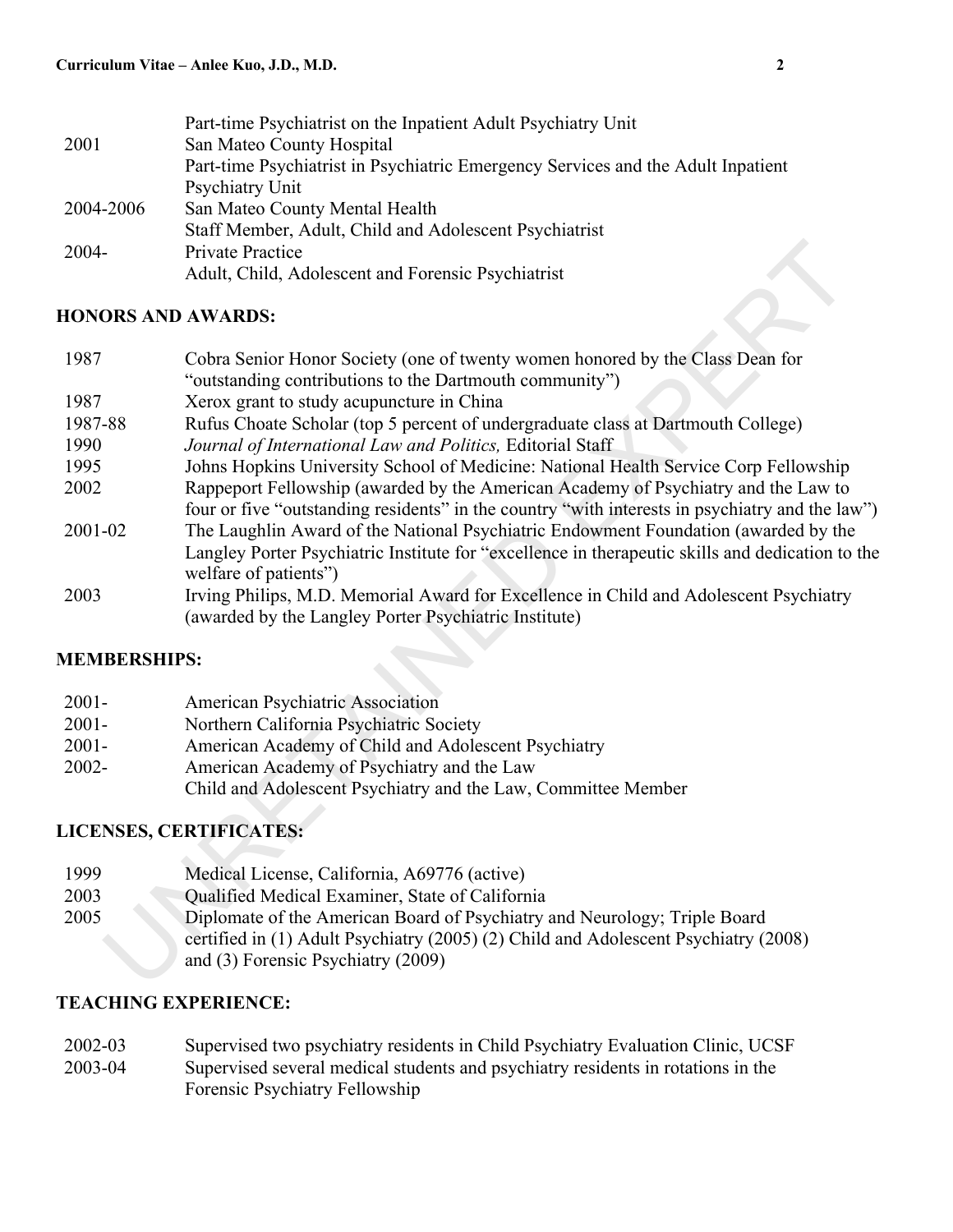- 2006-2021 Assistant Clinical Professor in the Department of Psychiatry, University of California, San Francisco
- 2022- Associate Clinical Professor in the Department of Psychiatry, University of California, San Francisco

#### **FORENSIC EXPERIENCE:**

- 2003-
- Child, adolescent and adult trauma assessments involving physical or emotional trauma
- (Conducted over 350

forensic assessments) • Child custody evaluations

• Child sexual abuse assessments

- Parenting assessments and child mental health assessments in dependency cases. Worked for the Child Trauma Project in San Francisco
	- Competency to stand trial assessments, diagnostic evaluations and risk assessments for juvenile and adult criminal court including the Youth Guidance Center and the Behavioral Health Court in San Francisco
	- Workmen's compensation evaluations
- Psychiatric and violence risk assessments for Board of Prison Terms at San Quentin Prison
- Psychiatric assessments of juvenile offenders at Hillcrest Juvenile Hall in San Mateo County, California and Youth Guidance Center in San Francisco

#### **RESEARCH EXPERIENCE:**

- 1987 Xerox grant: Worked in the traditional Chinese medicine division of the People's Hospital in Beijing. Studied the theory and effectiveness of acupuncture while teaching English to the hospital staff.
- 1995 National Health Service Corp Fellowship: Developed preventative health radio broadcast message and studied its effect on local child immunization practices in a small rural town in Montana.
- 1996 Combined pediatrics/adolescent psychiatry elective: Studied prevalence of iron deficiency in adolescents at a substance abuse clinic in Baltimore.

### **PRESENTATIONS:**

10-18-02 Child Grand Rounds on "Role Clarification on Our Work with Children of Divorce" at UCSF 6-1-04 Lecture on Juvenile Court System at UCSF 6-8-04 Lecture on Domestic Violence and it's Impact on Children at UCSF 10-13-04 Lecture on Child Forensic Psychiatry at California Pacific Medical Center 5-20-05 Lecture on Child Forensic Psychiatry at San Mateo County Medical Center 5-30-06 Lecture on Assessment and Treatment of Juvenile Offenders at UCSF 6-6-06 Lecture on Domestic Violence and the Impact on Children at UCSF 6-13-06 Lecture on Divorce and the Role of the Child Evaluator at UCSF 10-26-07 Lecture on Child, Adolescent, Adult and Forensic Psychiatry, Career Development at American Academy of Child and Adolescent Psychiatry 1-29-10 Lecture on the Phenomena of Estrangement and Alienation in Divorce at UCSF **EXPERIENCE:**<br>
• Child, adolescent and adult trauma assessments involving physical or emotional trau<br>
ducted<br>
• Child exated vealuations<br>
• Child exated vealuations<br>
• The Child Trauma Project in San Francisco<br>
• The Child